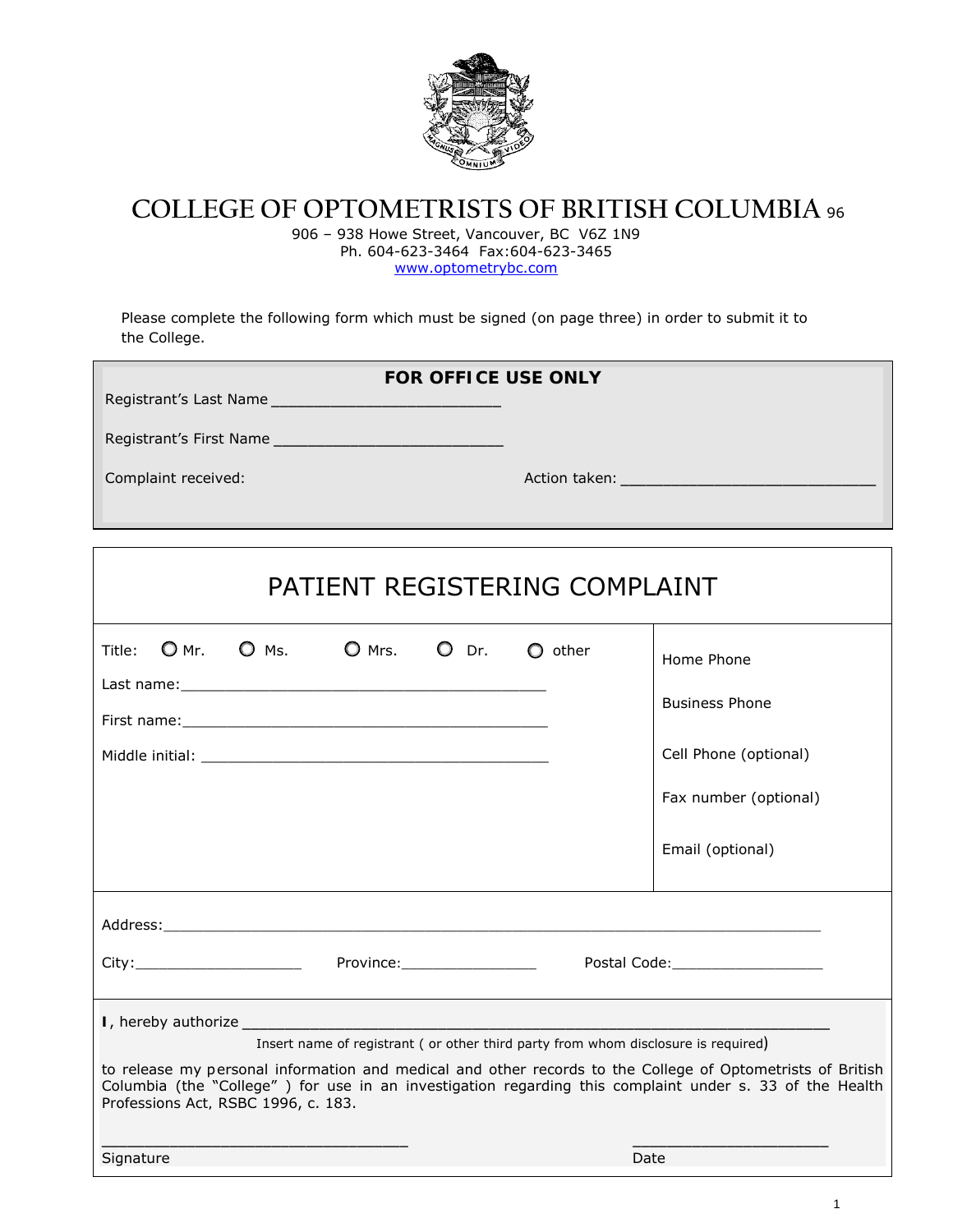| REPRESENTATIVE INFORMATION: If you are completing this form on the Complainant's behalf, please<br>provide the following information:                                                                                                                                                                                                                                                                        |                           |  |                                     |  |  |
|--------------------------------------------------------------------------------------------------------------------------------------------------------------------------------------------------------------------------------------------------------------------------------------------------------------------------------------------------------------------------------------------------------------|---------------------------|--|-------------------------------------|--|--|
|                                                                                                                                                                                                                                                                                                                                                                                                              |                           |  |                                     |  |  |
|                                                                                                                                                                                                                                                                                                                                                                                                              |                           |  |                                     |  |  |
| Address: Andreas Address: Address: Address: Address: Address: Address: Address: Address: Address: Address: Address: Address: Address: Address: Address: Address: Address: Address: Address: Address: Address: Address: Address                                                                                                                                                                               |                           |  |                                     |  |  |
|                                                                                                                                                                                                                                                                                                                                                                                                              | Province:________________ |  | Postal Code: ______________________ |  |  |
|                                                                                                                                                                                                                                                                                                                                                                                                              |                           |  |                                     |  |  |
|                                                                                                                                                                                                                                                                                                                                                                                                              |                           |  |                                     |  |  |
| CONSENT FOR REPRESENTATIVE: If you are the representative, please have the Complainant (or next of<br>kin or executor) sign the following declaration to give you permission to act on their behalf:<br>I, hereby give (Representative's name) [2001] [2012] [2012] [2012] [2012] [2012] [2012] [2012] [2012] [2012] [<br>permission to file this complaint and represent me with respect to this complaint. |                           |  |                                     |  |  |
| Complainant's Signature:<br>or Next of Kin or Executor                                                                                                                                                                                                                                                                                                                                                       |                           |  |                                     |  |  |
| Representative's Signature:                                                                                                                                                                                                                                                                                                                                                                                  |                           |  | Date: _____________________         |  |  |

## COMPLAINT REGISTERED AGAINST

**IMPORTANT:** Please identify the optometri st(s) you are fi ling this complaint about, al ong with his/her office address, if you know i t. Please describe your concern in as much detai l as possi ble and ensure to i nclude specific information of what occurred betw een you and the optometrist(s), and the date and location of the incident(s). Please enclose copies of any documents that you feel would be relevant to your case.

Please note: A complete copy of your compl aint with attachments will be forwarded to th e optometrist for a response.

| Optometrist's Name: |           |
|---------------------|-----------|
| Address:            |           |
| City ·              | Province: |

Postal Code:\_\_\_\_\_\_\_\_\_\_\_\_\_\_\_\_\_\_\_\_ Phone:\_\_\_\_\_\_\_\_\_\_\_\_\_\_\_\_\_\_\_\_\_\_\_\_\_\_\_\_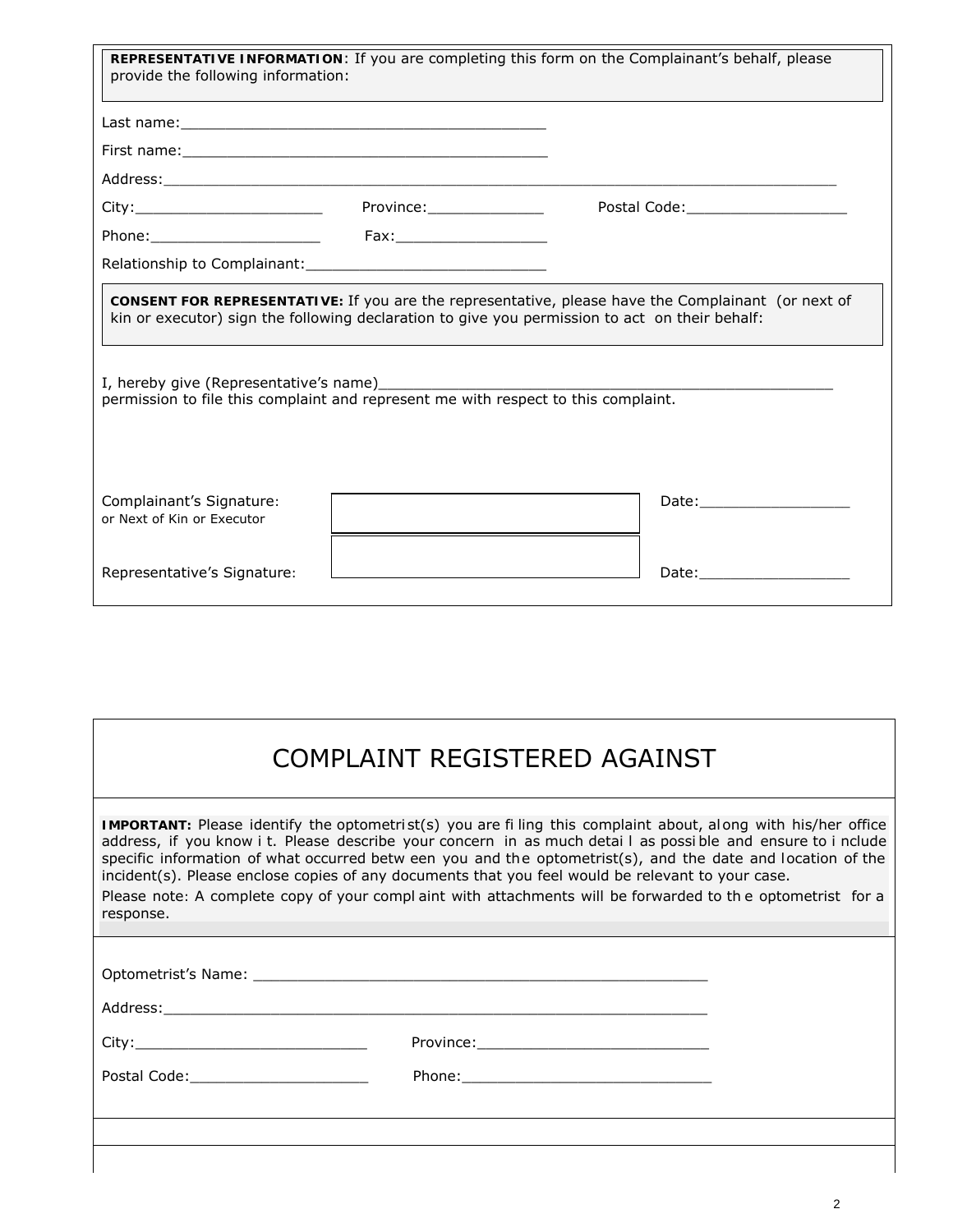**DETAILS OF COMPLAINT** (please describe the nature of your complaint including dates and locations of contact)

 If you require additional space, please continue on a separate sheet and attach it to this form. **Check here** if you have continued on another sheet and number your pages.  $\bigcap$ 

If you are filing a complaint about more than one optometrist, please continue on a separate sheet**.** 

**Please note**: All complaints must be signed by the Complainant or the Complainant's authorized representative.

The information on this form is collected under the authority of the *Health Professions Act*, RSBC 1996, c.183. The information which you provide will be used for the purpose of completing an investigation under Part 3 of the *Health Professions Act*. If you have any questions or concerns regarding the collection, use or disclosure of this information, please contact the Registrar at the College of Optometrists of British Columbia (Suite 906, 938 Howe Street, Vancouver, BC V6Z 1N9).

| Complainant's Signature:    | Date: |
|-----------------------------|-------|
| Representative's Signature: | Date: |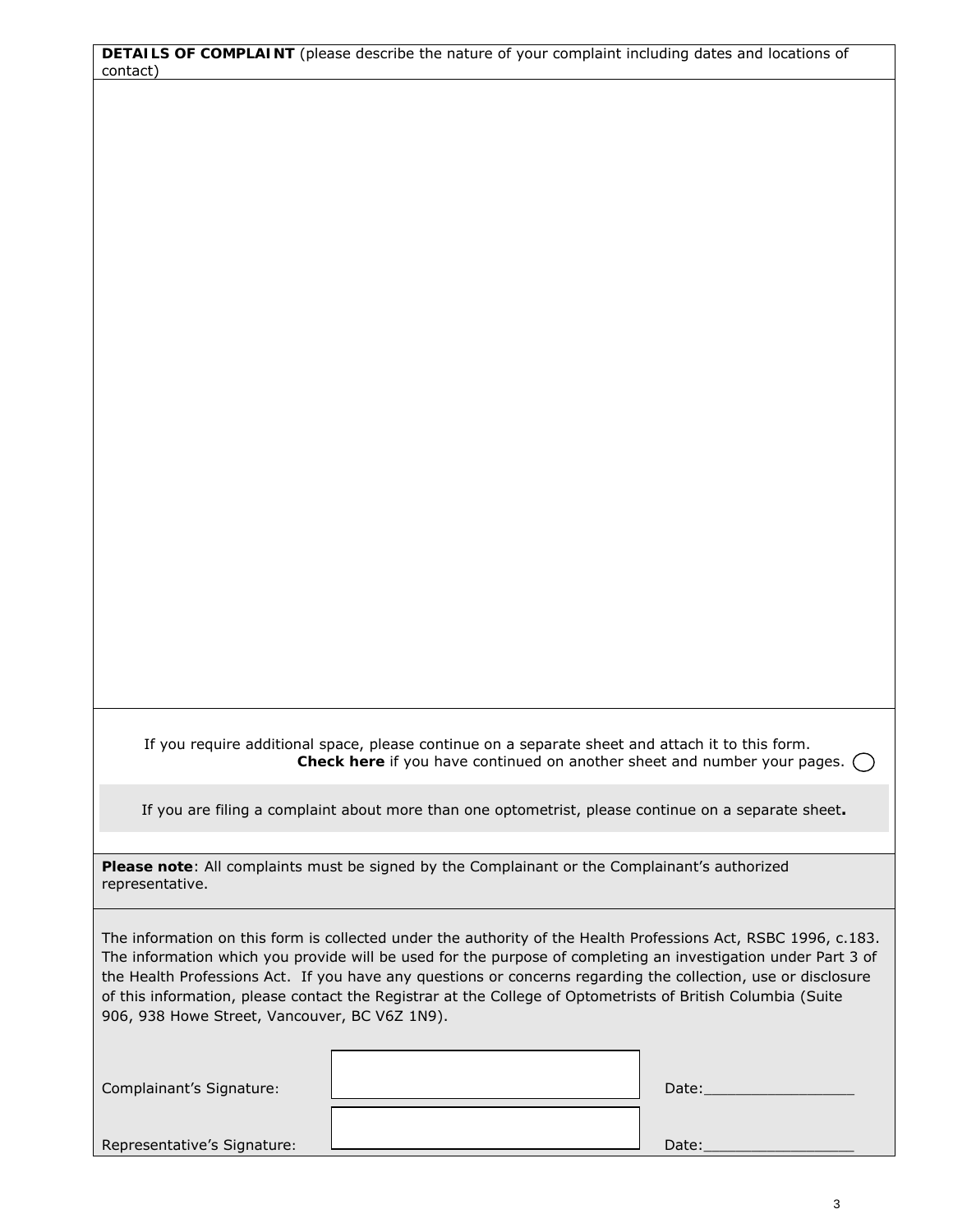|                             | provided you with medical care relevant to your concerns. | DETAILS OF OTHER OPTOMETRIST(S): Please identify any other optometrist(s) or other health provider(s) who                                                                                                                        |  |
|-----------------------------|-----------------------------------------------------------|----------------------------------------------------------------------------------------------------------------------------------------------------------------------------------------------------------------------------------|--|
| RSBC 1996, c. 183.          |                                                           | to release my personal information and medical and other records to the Coll ege of Optometrists of British<br>Columbia (the "College") for use in an investigation of this complaint under s. 33 of the Health Professions Act, |  |
| Signature                   |                                                           | Date                                                                                                                                                                                                                             |  |
|                             |                                                           | Optometrist or other health provider's name: entitled and all the control of the control of the control of the                                                                                                                   |  |
|                             |                                                           |                                                                                                                                                                                                                                  |  |
|                             |                                                           |                                                                                                                                                                                                                                  |  |
| <b>Information Details:</b> |                                                           |                                                                                                                                                                                                                                  |  |
|                             |                                                           |                                                                                                                                                                                                                                  |  |
|                             |                                                           |                                                                                                                                                                                                                                  |  |
|                             |                                                           |                                                                                                                                                                                                                                  |  |
|                             |                                                           |                                                                                                                                                                                                                                  |  |
|                             |                                                           |                                                                                                                                                                                                                                  |  |

You will receive a letter from the College acknowledging receipt of the complaint and confirming that it has been referred to the Inquiry Committee for an investigation. T he length of the investigation process will depend on a number of factors including the nature of the a llegations and number of individuals involved.